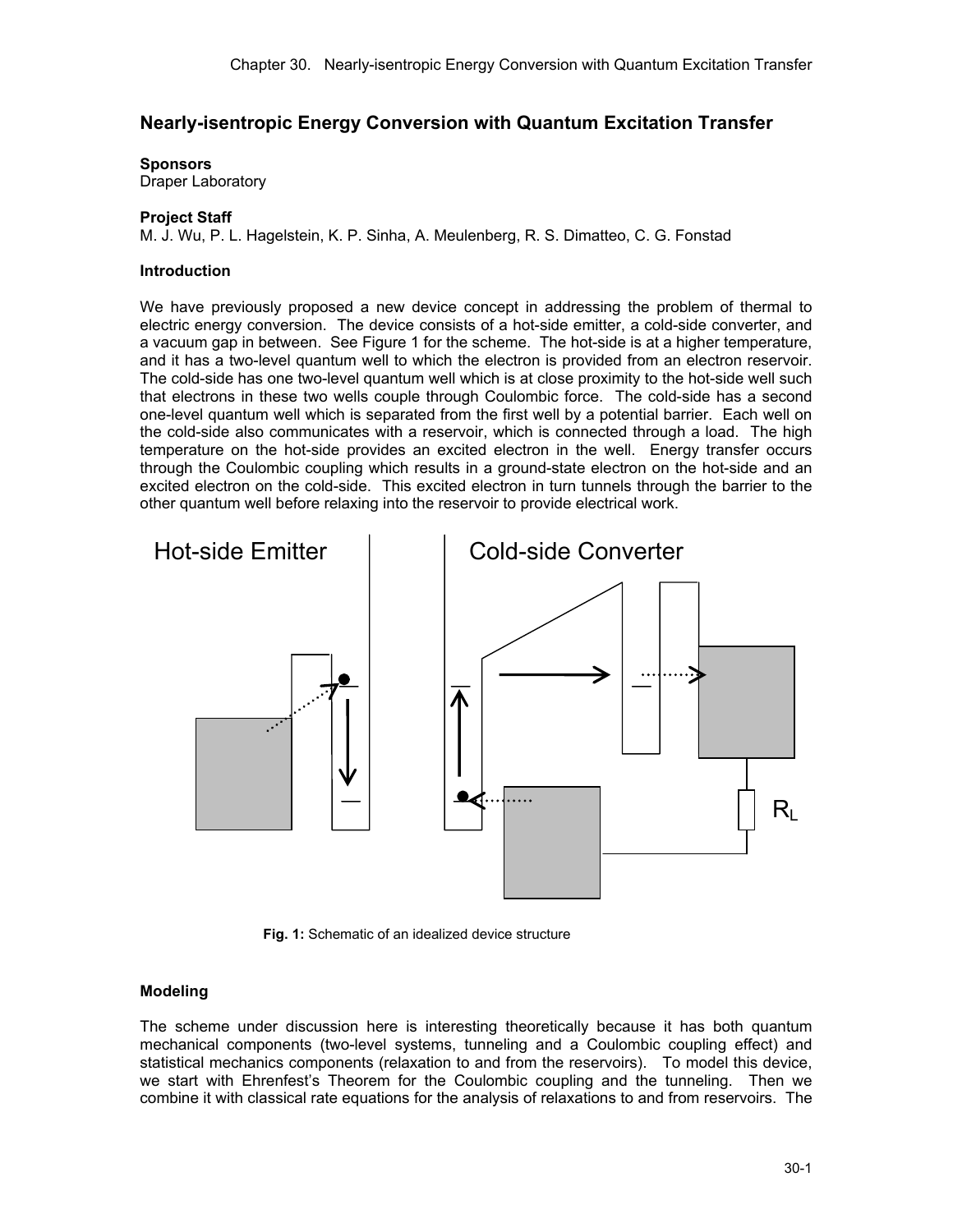full set of equations is fairly complex, but the essential features can be captured in the following example. Suppose we have a two-level system with two states, state 1 and state 2, with energy  $E_1$  and  $E_2$ , respectively. A coupling between the two states occurs and is termed V. We denote  $N_1$  and  $N_2$  as the occupation probabilities of the two states, and P, Q as the polarization terms caused by coupling V. Both states communicate with a reservoir which gives each state an associated equilibrium occupation value N<sub>1</sub><sup>0</sup> and N<sub>2</sub><sup>0</sup>, and an associated relaxation time  $\tau_1$  and  $\tau_2$ . The polarization terms have an associated coherence time  $\tau$ . The Bloch equations for this simple example would be:

$$
\frac{d}{dt}N_1 + \frac{N_1 - N_1^0}{\tau_1} = \frac{V}{\hbar}P
$$

$$
\frac{d}{dt}N_2 + \frac{N_2 - N_2^0}{\tau_2} = -\frac{V}{\hbar}P
$$

$$
\frac{d}{dt}P + \frac{P}{\tau} = -\left(\frac{E_2 - E_1}{\hbar}\right)Q + \frac{2 V}{\hbar}[N_2 - N_1]
$$

$$
\frac{d}{dt}Q + \frac{Q}{\tau} = \frac{E_2 - E_1}{\hbar}P
$$

To obtain the full model for the device, we extend the above model to account for all the couplings and relaxations that occur between quantum states and reservoirs.

### **Current**

If we denote the energy difference between the two levels in a quantum well as ∆E, the voltage drop between the two cold-side reservoirs as  $\Delta V$ , the temperature of the hot-side as T<sub>h</sub>, the temperature of the cold-side as  $T_c$ , and the Boltzmann's constant as k, the current in the cold-side turns out to be proportional to the following expression:  $\Delta E$ 

$$
current = forward current - reverse current \sim e^{-\frac{\Delta E}{k T_h}} - e^{-\frac{\Delta E}{k T_c}} e^{\frac{q \cdot \Delta V}{k T_c}}
$$
 (1)

Energy transfer across the vacuum gap can go both ways. When the excitation is transferred from the hot-side to the cold-side, forward current occurs. When energy transfers in the opposite direction, reverse current occurs. The net current is hence the difference between the forward and the reverse currents. The forward current basically depends on the amount of excited electrons in the well, and it has a Boltzmann dependence on the temperature. The reverse current is also dependent on the temperature, but the voltage across the load contributes to the reverse current as well. The higher the voltage drop, the more reverse current is driven by the load.

### **Efficiency**

For each excitation transfer, ∆E amount of energy is lost on the hot-side and ∆E is gained on the cold-side. However, only q∆V amount of energy is done on the load, where q is the electron charge. Hence, the efficiency of the device is the ratio of the two quantities:

$$
efficiency = \frac{q \cdot \Delta V}{\Delta E} \tag{2}
$$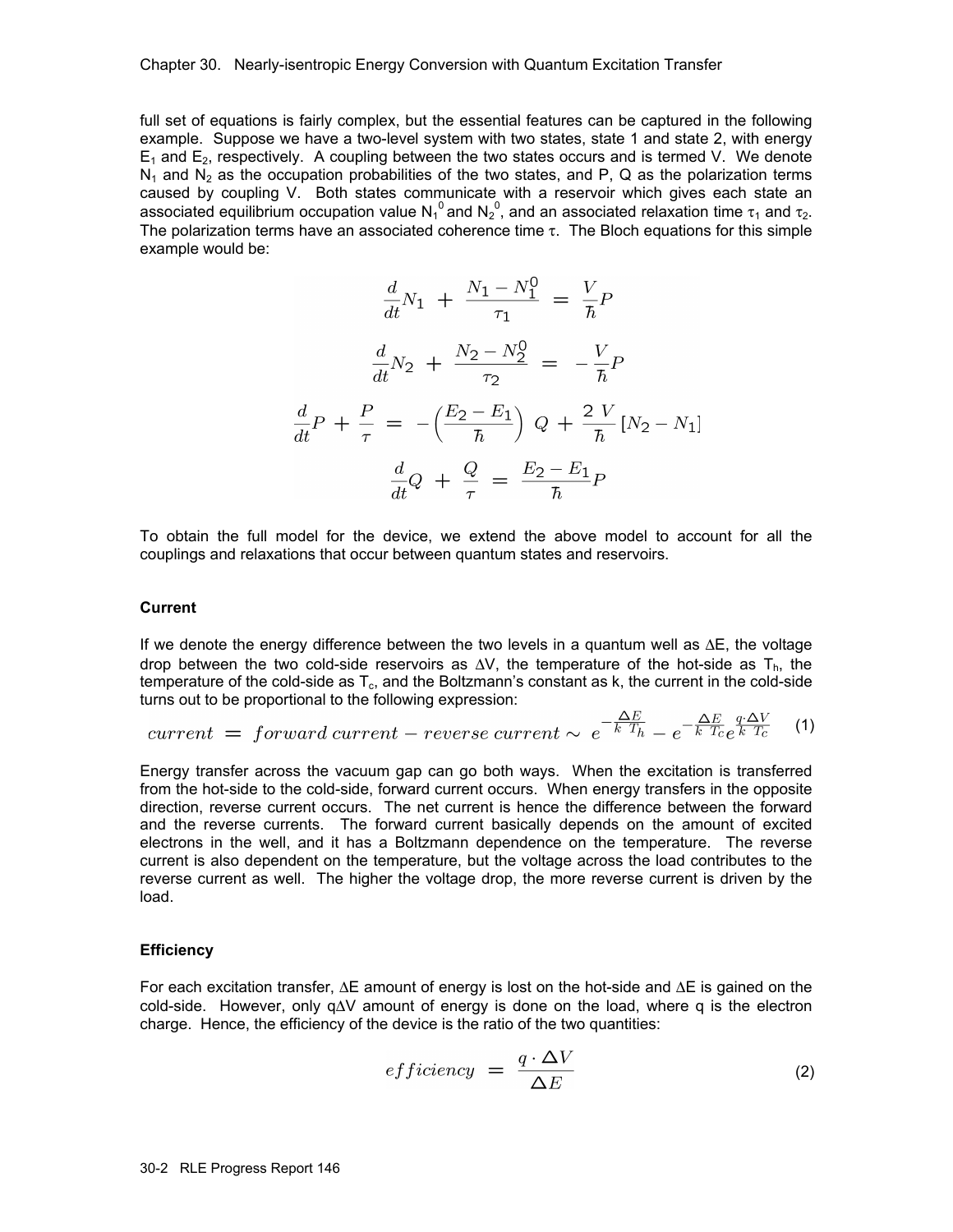The excitation transfer process is isentropic, and electron tunneling (in the absence of scattering) is also isentropic. However, entropy is introduced when an electron thermalizes into the reservoir. Therefore, the device is nearly-isentropic and becomes isentropic in the limit that no electron thermalizes into the reservoir, that is, no current flows. Figure 2 shows a current vs voltage plot of the device. We can see that the working region of the device (when positive power is providing to the load) is when voltage resides in the following range:

$$
0 \leq \Delta V \leq \frac{\Delta E \cdot Carnot \ limit}{q} = \frac{\Delta E}{q} \left(\frac{T_h - T_c}{T_h}\right)
$$

Our previous argument indicates that current goes to zero when the efficiency is at the isentropic limit – the Carnot limit. Indeed this is the case. From Figure 2 we see that current vanishes at voltage

$$
\Delta V = \frac{\Delta E}{q} \left( \frac{T_h - T_c}{T_h} \right)
$$

and the efficiency at this voltage is the Carnot limit.

$$
efficiency = \frac{q \cdot \Delta V}{\Delta E} = \frac{T_h - T_c}{T_h}
$$



**Fig. 2:** Three regions of operation

#### **Carnot Limit**

The efficiency of any heat engine is constrained by the Carnot limit. A general heat engine consists of a hot heat-reservoir at temperature  $T<sub>b</sub>$ , a cold heat-reservoir at temperature  $T<sub>c</sub>$ , and a converter that converts heat to work. The hot heat-reservoir provides the converter with heat  $q_{h}$ ; the converter performs work w and rejects heat  $q_c$  into the cold heat-reservoir. Energy conservation requires  $(3)$ 

$$
q_h = w + q_c \tag{3}
$$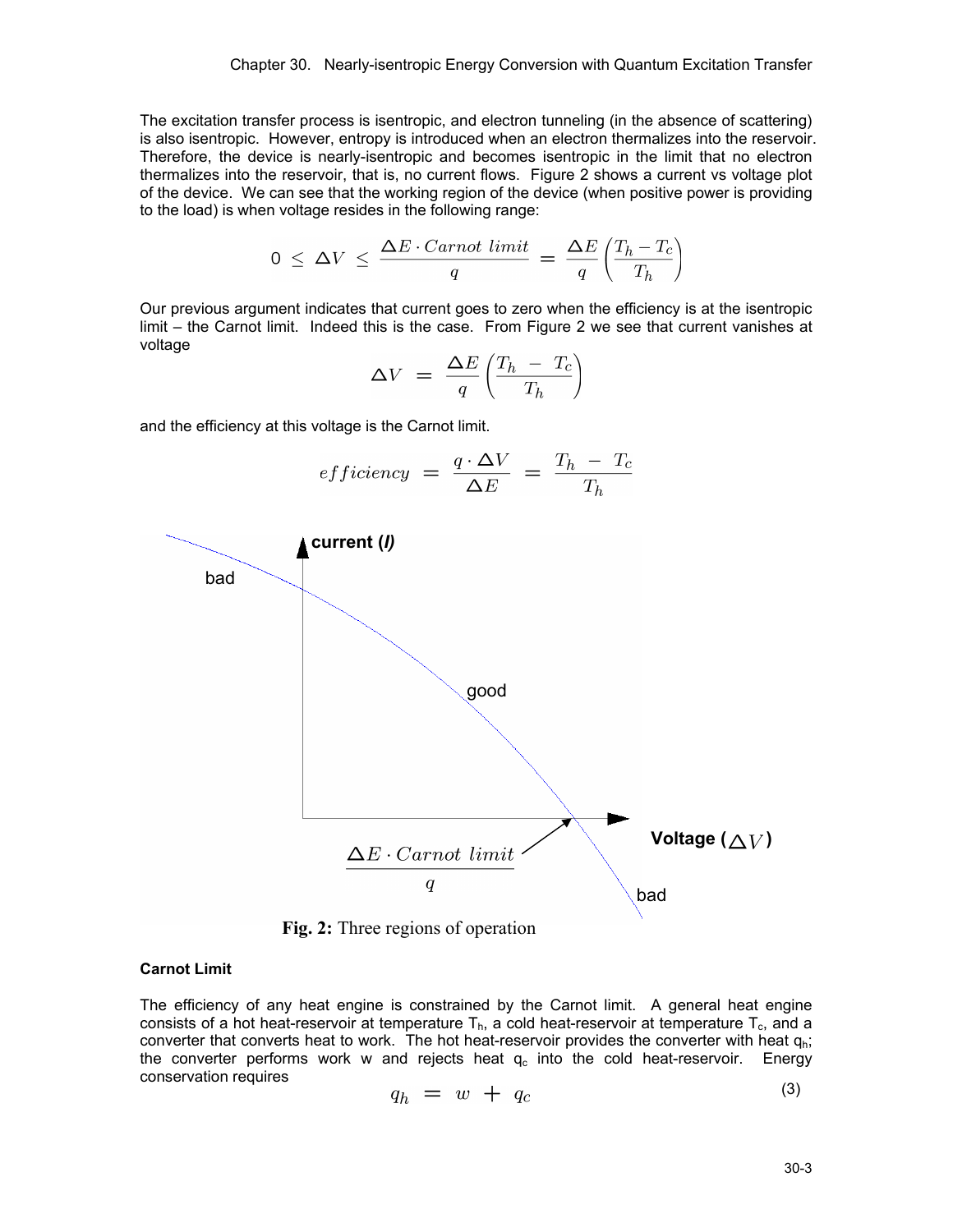The second law of thermodynamics requires that the total entropy change of the two reservoirs to be non-decreasing (4)

$$
\Delta S = \frac{-q_h}{T_h} + \frac{q_c}{T_c} \geq 0
$$

Substituting equations (3) and (4) give s a limit on the efficiency

*efficiency* = 
$$
\frac{w}{q_h}
$$
  $\leq \frac{T_h - T_c}{T_h}$ 

Carnot limit is achieved when the entropy change is zero. Therefore, Carnot limit is the efficiency under isentropic condition.

#### **Throughput Power**

The simulation of the model shows that decent power can be provided by the device. Plotted in Figure 3 is the throughput power versus load voltage for three cases of coupling strength. In this calculation, the temperature on the hot-side is assumed to be 600K and the temperature on the cold-side is 300K. The energy difference between the two levels in a quantum well, ∆E, is 0.1eV. Relaxation times are assumed to be one pico-second. The three coupling strengths used are 0.0021, 0.0042, and 0.0084eV, which are so chosen to give Rabi frequency on the order of picoseconds.

Throughput Power (Watt/cm<sup>2</sup>)



**Fig. 3:** Power versus efficiency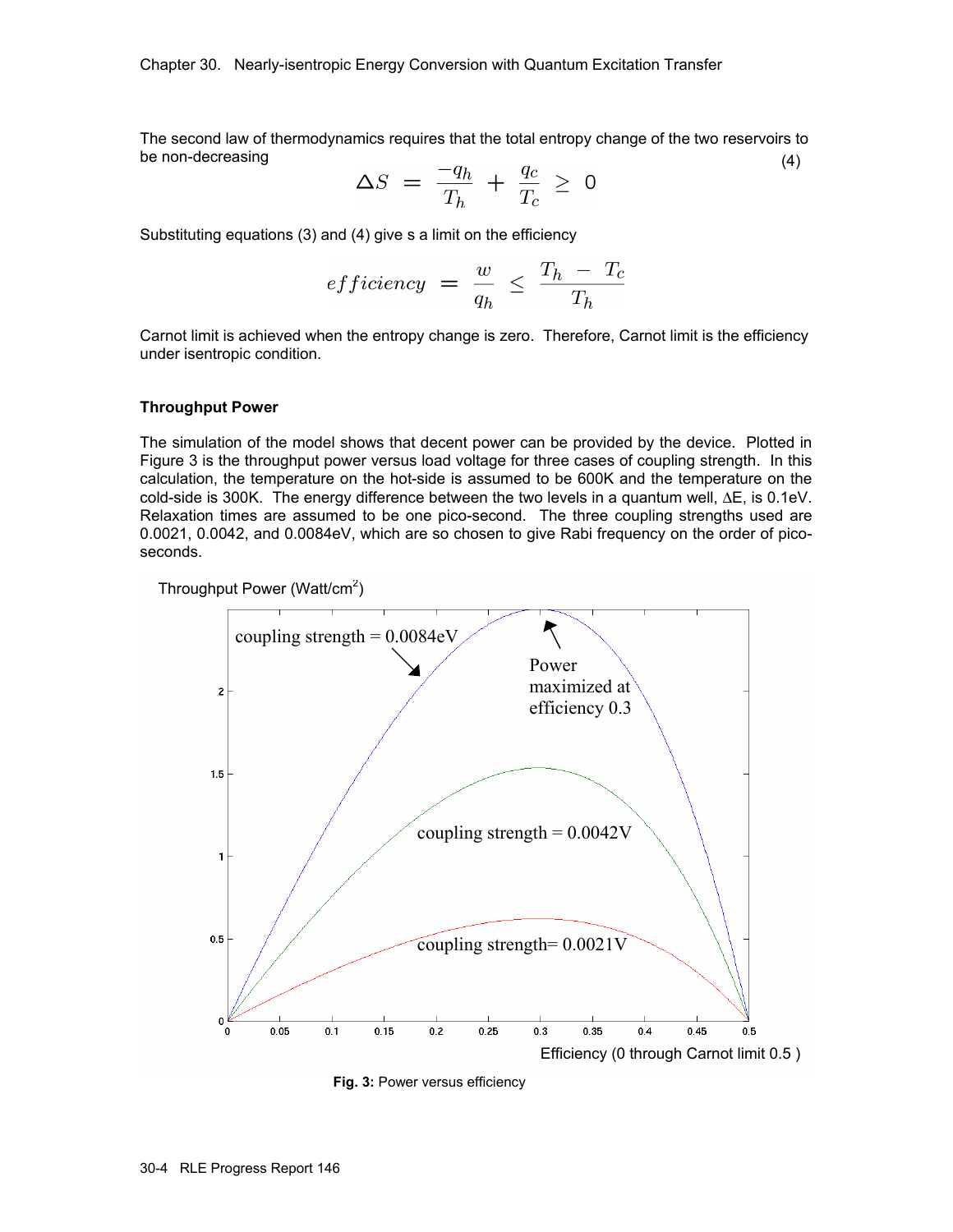## **Design Issue**

The device parameters that give optimal throughput power depend on the temperatures. As apparent from equation (1), the current has exponential dependence on the parameters and hence it is critical to optimize device parameters for the temperatures chosen. Figure 4 shows that the throughput power is maximized at ∆E=0.1eV and 0.3 efficiency for the temperature pair (600K, 300K). The coupling strength is assumed to be 0.0084eV in the calculation.



### **Discussion**

This device looks promising because the simulations show that it gives a decent power at fairly high efficiencies. The next step would be to verify the device parameters experimentally and move towards a physical realization of the device.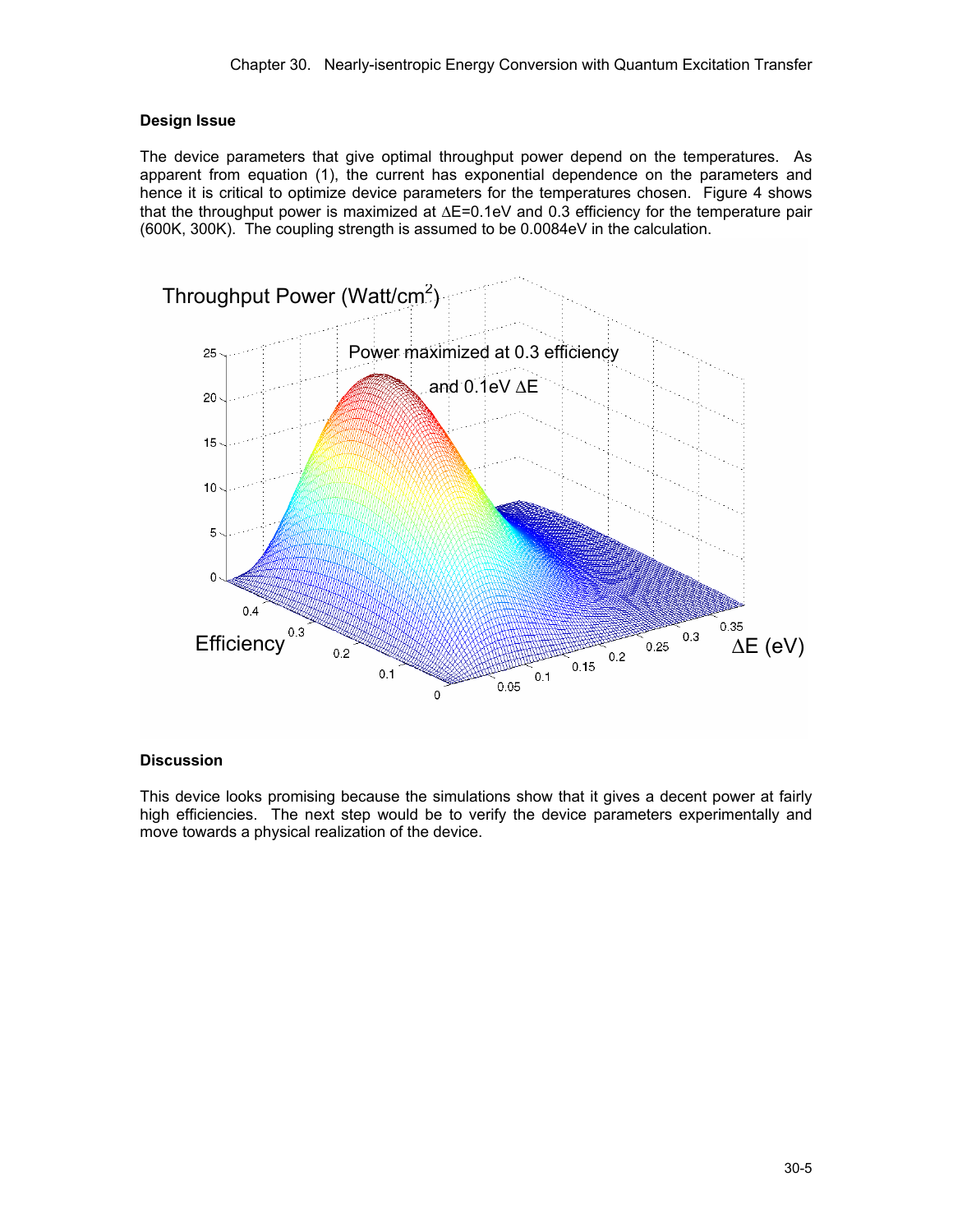## **Few-Body Nuclear Wavefunctions**

# **Sponsors**

Bose Foundation

### **Project Staff**

I. Chaudhary and P. L. Hagelstein

#### **Introduction**

We have been interested in the problem of the coupling of vibrational degrees of freedom with nuclear degrees of freedom in the case of interacting nuclei embedded in a lattice. For nuclear problems without such coupling, there exist standard methods based on Racah algebra for evaluating interaction matrix elements that result from an analysis of the associated scattering problem. These methods take advantage of conservation of spin, isospin, and angular momentum based on fixed single particle orbitals. For the new problems that we are considering where the nuclear interactions occur with phonon exchange, the interaction of the lattice comes into the problem in a way perhaps better treated with approximate many-particle Gaussian wavefunctions, and a description based on single particle orbitals is inconvenient. For these problems, we are developing a new formulation in which the spin and isospin algebra is treated much as in the case of Racah algebra, but the spatial part of the wavefunction is left unspecified, other than the underlying symmetry properties under particle exchange.

In this work we generalize the standard method of building two-particle atomic wave functions to multi-particle nuclear systems. The most widely used method for building many-body nuclear wave functions is based on *Racah Algebra*. We propose a method based on *Clebsch-Gordan coefficients* (CG coefficients) of the *symmetric group*. Broadly speaking all we are doing is to write out

$$
\psi = \sum_{j} C_{j}[R]_{j}[S]_{j}[T]_{j}
$$

where  $[R]$ ,  $[S]$  and  $[T]$  are respectively the spatial, spin and isospin parts of the nuclear wave functions and  $C<sub>i</sub>$  are some coefficients which can be calculated by using Clebsch-Gordan techniques. To understand this calculation we need to understand the representation theory of

> $S(n) = \{Group\ of\ permutations\ of\ n\ objects\}$  $SU(m) = \{Group\ of\ m\times m\ unitary\ matrices\ of\ determinant\ 1\}$

 $S(n)$  is called the symmetric group and  $SU(m)$  the special unitary group. Before we begin a discussion of the Clebsch-Gordan method, we note the salient features of the Racah Algebra.

### **Racah Algebra**

It was developed in a series of important papers by Racah in the 1940s and 1950s [1-4]. It was later on extended to nuclear problems by Jahn and others [5,6]. A typical example of a nuclear wave function constructed using Racah's method would be

$$
\psi(j^n, \alpha, I, J) = \sum_{\alpha_1, I_1, J_1} [j^{n-1}(\alpha_1, I_1, J_1), j, I, J] \} j^n, \alpha, T, J] \psi[j^{n-1}(\alpha_1, I_1, J_1), j^n, T, J] \tag{1}
$$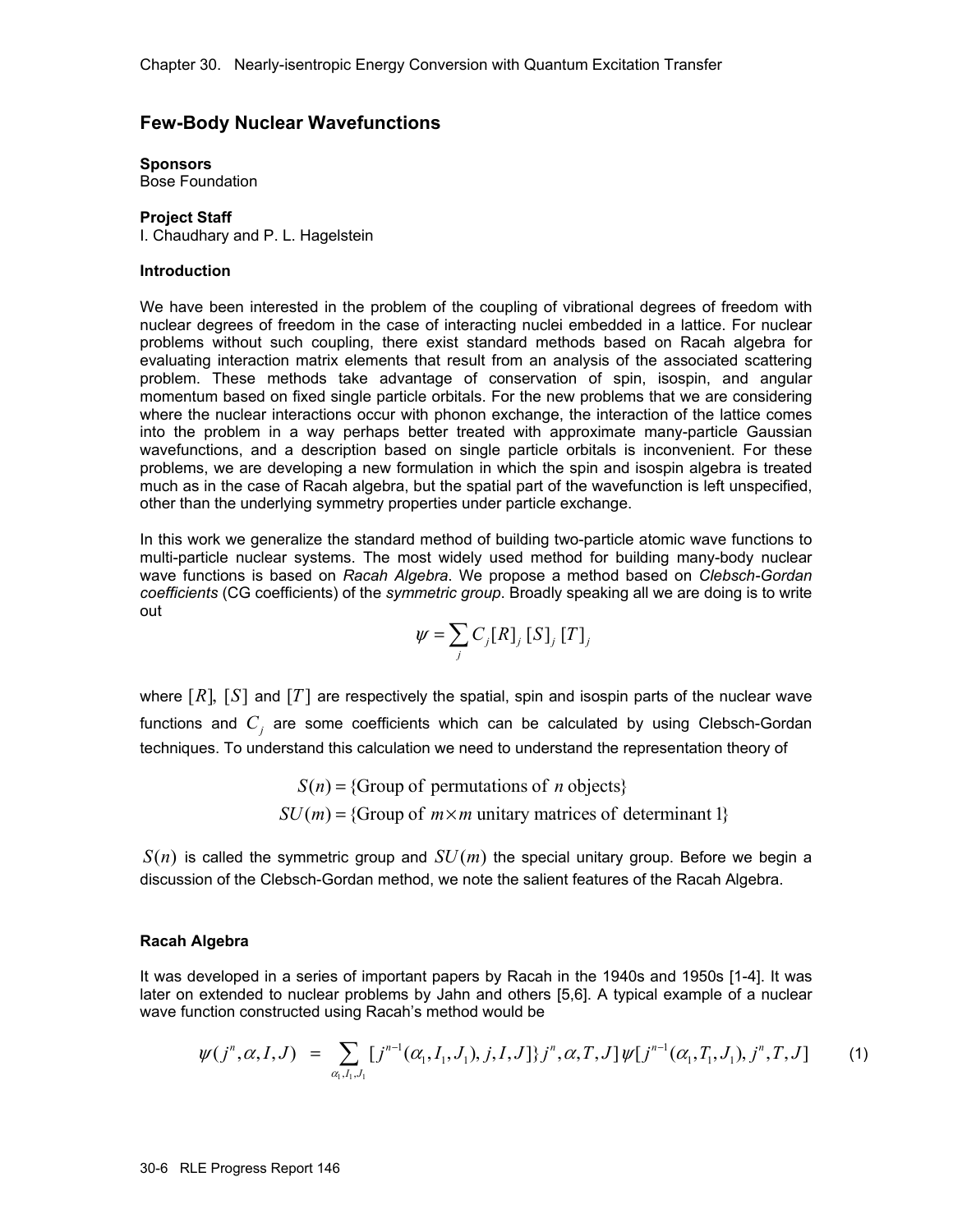where  $[j^{n-1}(\alpha_1,I_1,J_1),j,I,J]\}j^n,\alpha,T,J]$  are the coefficients of fractional parentage (CFP), and where  $\psi[j^{n-1}(\alpha_{_{\!1}},\!T_{_{\!1}},\!J_{_{\!1}}),j^n,\!T,J]$  is the result of coupling a completely antisymmetric  $n\!-\!1$ 

particle wavefunction to the  $n^{th}$  particle. The main advantages of Racah algebra are that it is easy to use, since known standard formulas exist. Also it can be used to construct wave functions for arbitrarily large N. However the main drawback of Racah's method is that it assumes particles in angular momentum eigenstates. This is a serious difficulty in theories which include phonon exchange with nuclear degrees of freedom. An aesthetic objection for nuclear wave functions in LST coupling is that we are forced to do L-(ST) coupling (i.e. one has to consider S-T supermultiplets) and cannot treat all degrees of freedom on the same footing. In order to overcome these difficulties, we propose using the Clebsch-Gordan methods.

## **Clebsch-Gordan approach**

The Clebsch-Gordan approach is the obvious generalization of the naive way of constructing twoparticle atomic wave functions. It overcomes the main drawback of Racah Algebra (as applied to systems in which angular momentum is not conserved) in that it does not assume anything about particles being in angular momentum eigenstates. It also cleanly separates space, spin and isospin portions of the nuclear wave functions, and treats them on par with each other. The main disadvantage is that as of now, no standard formulas exist for wave functions or for matrix elements. However, using Wigner-Eckart type theorems, the matrix element calculations should simplify somewhat. To warm up, we start with the well known two-electron system.

## **Two-Electron System**

This is the simplest example in which we see the Clebsch-Gordan coefficients work. The coefficients are 1, so the calculation is trivial. However, please note that we are talking about the CG coefficients of the *S(2)* and not *SU(2)*. Normally physicists encounter the CG-coefficients of *SU(2)* when learning about angular momentum addition. The construction of product wave functions for two-electron systems is a standard topic in quantum mechanics textbooks. It is based on the *Pauli exclusion principle*. The results are the usual

| Spin                       |  | Space                      |  |
|----------------------------|--|----------------------------|--|
| Symmetric<br>Antisymmetric |  | antisymmetric<br>symmetric |  |

If we denote  $m_s = 1/2$  by  $\alpha$ ,  $m_s = -1/2$  by  $\beta$  then the actual wavefunctions are

$$
Spin Symmetric = \begin{cases} \alpha(1)\alpha(2) \\ 1/\sqrt{2}\{\alpha(1)\beta(2) + \beta(1)\alpha(2)\} \\ \beta(1)\beta(2) \end{cases}
$$

Spin Antisymmetric =  $1/\sqrt{2} \{\alpha(1)\beta(2) - \beta(1)\alpha(2)\}\$ 

*Space Symmetric* =  $f(r_1, r_2) + f(r_2, r_1)$ 

$$
Space \text{ Antisymmetric} = f(r_1, r_2) - f(r_2, r_1)
$$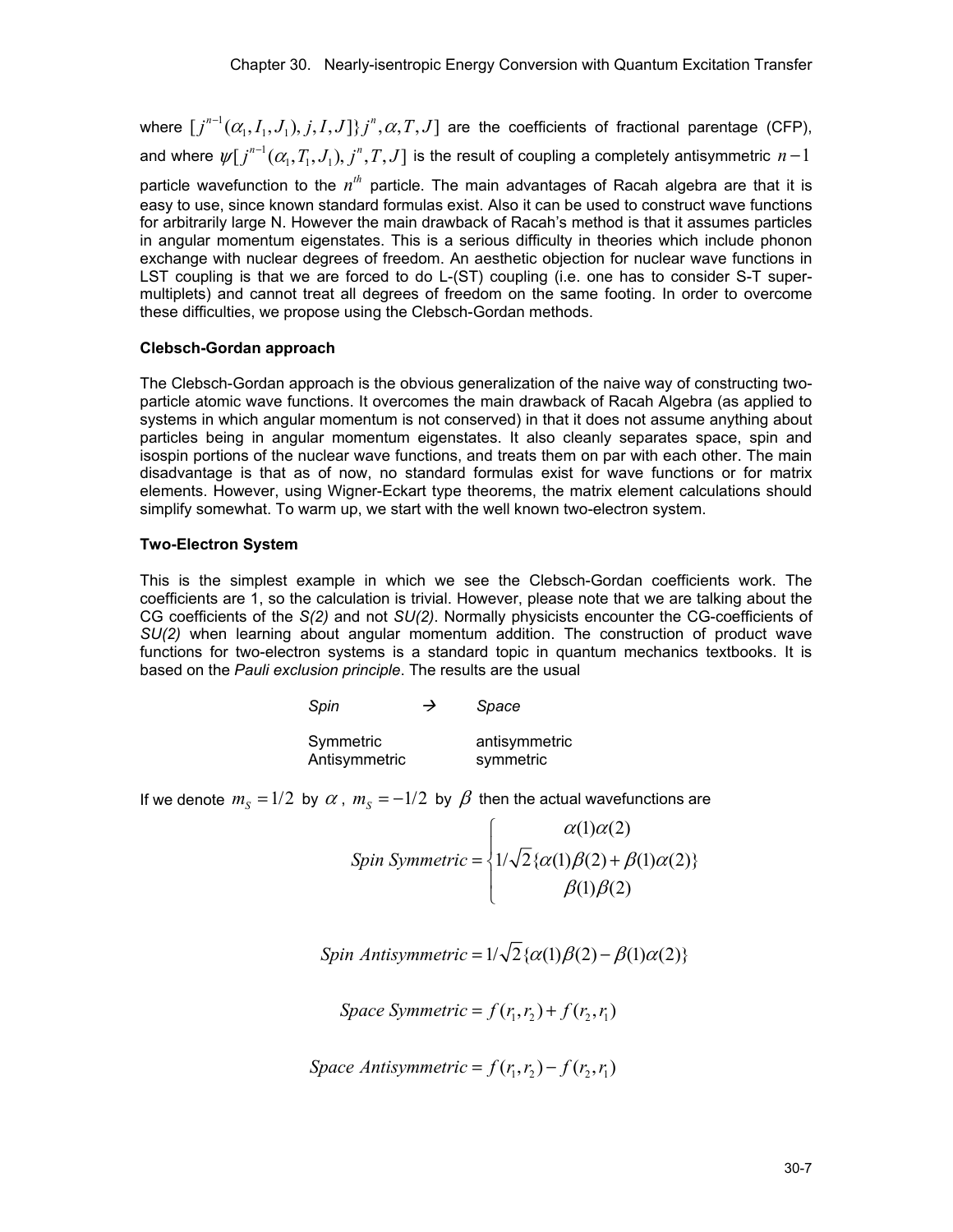The complete wave function is constructed by taking appropriate products e.g.

$$
\alpha(1)\alpha(2)\{f(r_1,r_2) - f(r_2,r_1)\}\
$$

Please note that this is not normalized since  $f(r_1,r_2) + f(r_2,r_1)$  cannot be normalized until we know the form of the *f* . This inability to normalize will be a constant feature of this construction. However, this is not a serious draw back, since given any spatial wavefunction, it can be normalized. The next simple system we consider is the two-nucleon system.

#### **Two-Nucleon System**

The construction of the two-particle nuclear wave functions takes places in a completely similar manner to the two-electron case except that we include isospin. It is based on the *Generalized Pauli Exclusion Principle* which states that the total wave function (including isospin) has to be antisymmetric under the exchange of any two particles. Hence the results are

| Spin                                                                             | Isospin                    | → | Space                                                    |
|----------------------------------------------------------------------------------|----------------------------|---|----------------------------------------------------------|
| Symmetric<br>Symmetric<br>Antisymmetric symmetric<br>Antisymmetric antisymmetric | symmetric<br>antisymmetric |   | antisymmetric<br>symmetric<br>symmetric<br>antisymmetric |

If we denote  $m_s = 1/2$  by  $\alpha$ ,  $m_s = -1/2$  by  $\beta$ ,  $m_l = 1/2$  by  $\mu$ ,  $m_l = -1/2$  by  $\nu$ , then the explicit wave functions are

$$
Spin Symmetric = \begin{cases} \alpha(1)\alpha(2) \\ 1/\sqrt{2}\{\alpha(1)\beta(2) + \beta(1)\alpha(2)\} \\ \beta(1)\beta(2) \end{cases}
$$

$$
Spin Antisymmetric = 1/\sqrt{2} \{\alpha(1)\beta(2) - \beta(1)\alpha(2)\}
$$
  

$$
Isospin Symmetric = \begin{cases} \mu(1)\mu(2) \\ 1/\sqrt{2} \{\mu(1)\nu(2) + \mu(2)\nu(1)\} \\ \nu(1)\nu(2) \end{cases}
$$

*Isospin Antisymmetric* =  $1/\sqrt{2} \{ \mu(1) \nu(2) - \mu(2) \nu(1) \}$ 

*Space Symmetric* =  $f(r_1, r_2) + f(r_2, r_1)$ Space Antisymmetric =  $f(r_1, r_2) - f(r_2, r_1)$ 

The complete (unnormalized) wave function is constructed by taking appropriate products e.g.

$$
\alpha(1)\alpha(2)\frac{1}{\sqrt{2}}\{\mu(1)\nu(2)-\nu(1)\mu(2)\}\{f(r_1,r_2)+f(r_2,r_1)\}\
$$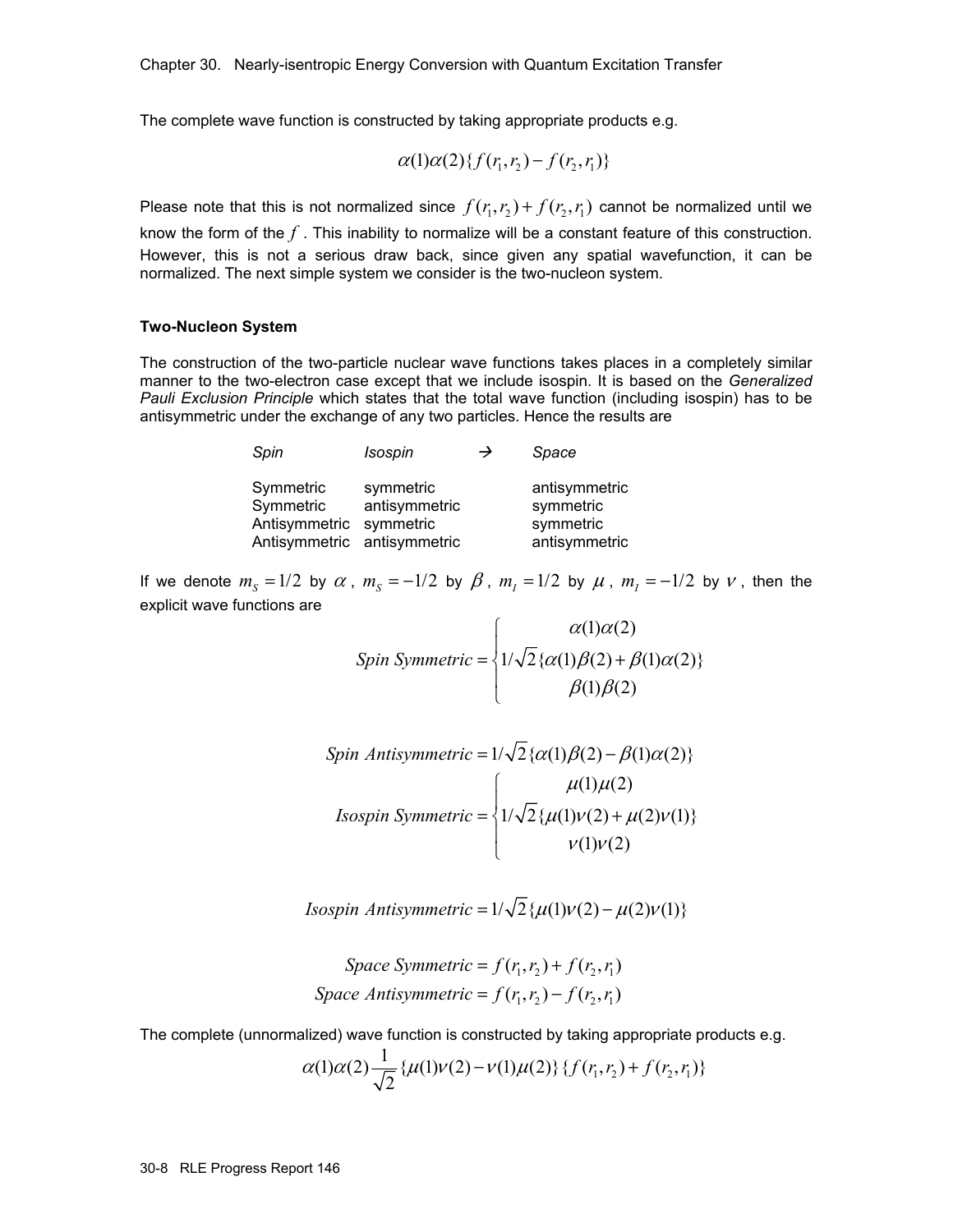Again the wave function cannot be normalized until we know the explicit form of *f* . These examples seem completely straight forward, and use no knowledge of group theory. However, when we try and generalize to the 3-body problem, we very quickly encounter some serious difficulties. So let us explicitly consider the problem of construction of the Triton wavefunctions [7].

### **The Triton Wavefunction**

We consider  $^3$ H as a three-particle system with  ${M}_{_S}\!=\!1/2\,$  and isospin  $I$   $=$   $\!1/2$  . There are three linearly independent wavefunctions with  $M_s = 1/2$ . There are three wavefunctions because two correspond to  $S = 1/2$  (when we add three  $s = 1/2$  particles, we get two total spin  $S = 1/2$ states) and one to  $S = 3/2$ . Similarly there are two isospin wavefunctions corresponding to  $M<sub>I</sub> = 1/2$  or  $M<sub>I</sub> = -1/2$ . We can use the standard algebra of angular momentum addition to construct these states. While the  $S = 3/2$  are completely symmetric, unlike the two particle case, the lower *S* and *I* states seem to be neither symmetric nor antisymmetric. We have a total of 6 possible states of products of spin and isospin. While there is no symmetry constraint imposed on these 6 states, the total wavefunctions (including the spatial part) have to be completely antisymmetric. There seems to be no clean separation nor a systematic way for constructing these wavefunctions as we did for the two particle case. Our naive way of constructing product wavefunctions breaks down.

We still want to continue our naive way of constructing wavefunctions. However, as we have seen, the direct approach does not yield the required results. By staring at the wavefunctions of the twoparticle case, we see that there seems to be strong connections between the symmetry properties of the spin/isospin wavefunctions and total *S I*/ . This is the connection we will exploit to construct the multi-particle wavefunctions.

Note that the product wavefunctions are rigorously true when spin and isospin are good quantum numbers. In that case we know that eigenfunctions have to be products of spin, isospin and space. Now spin eigenfunctions can be chosen so that they have prescribed symmetry properties. Same can be done for isospin wavefunctions. To make sure that the total wavefunction is antisymmetric, severe restrictions are then imposed on the spatial part of the wavefunction. This has been carried out for 3-particle and 4-particle nuclei.

## **Results for the Three-Body Wavefunction**

In the results given below  $q$  is used for spin,  $\nu$  for isospin and  $f$  for the space part of the wave function. The superscripts on the *q* 's, *v* 's and *f* 's represent the particular Young-Yamanouchi basis vector with

|  | $[2 1 1] = 1$ mixed symmetry |
|--|------------------------------|
|  | $[1 2 1] = 2$ mixed symmetry |
|  | $[1 1 1] = 3$ symmetric      |
|  | $[3 2 1] = 4$ antisymmetric  |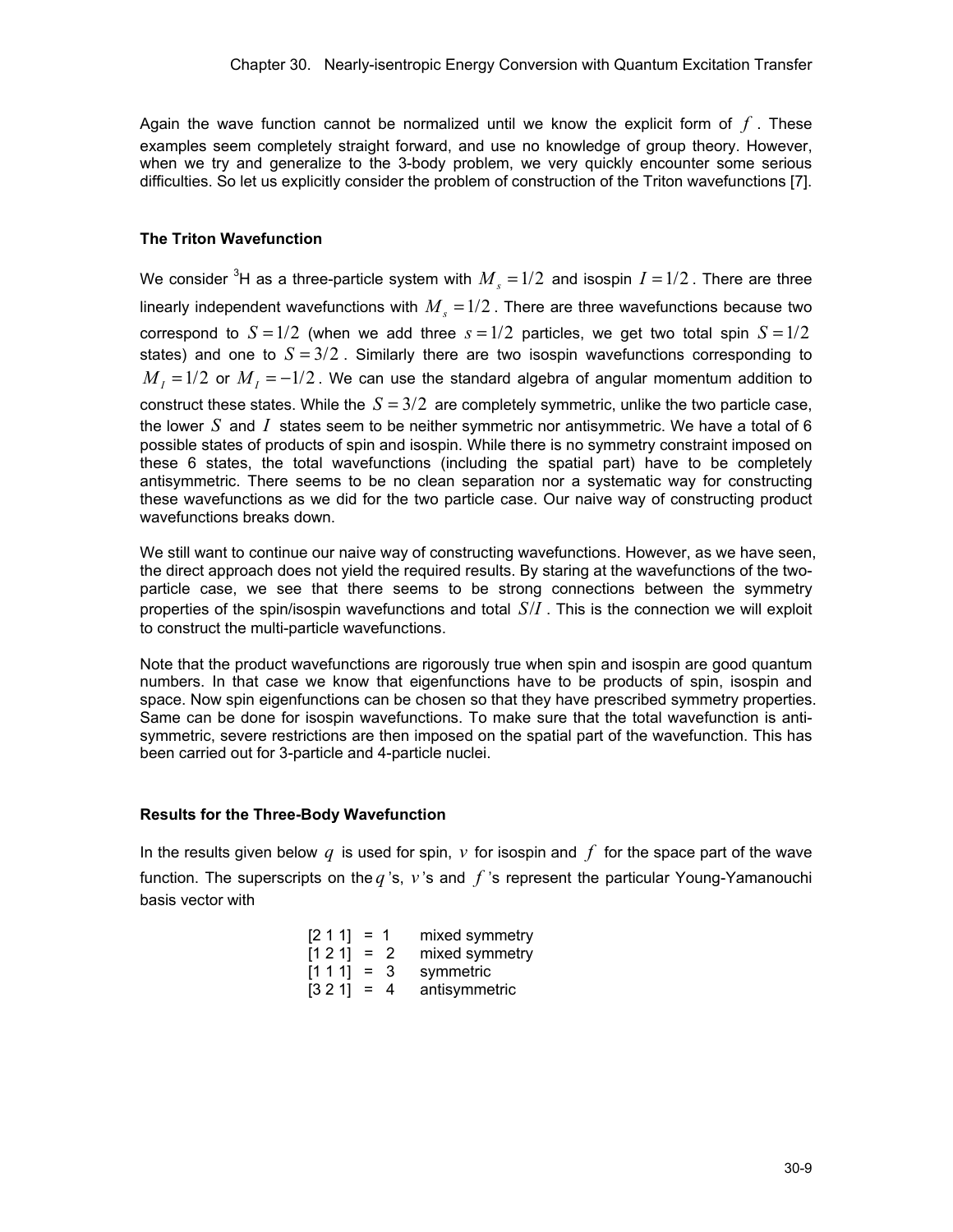The results are:

S=3/2 
$$
l=3/2
$$
  $\psi = f^4 q^3 v^3$   
\nS=3/2  $l=1/2$   $\psi = \frac{1}{\sqrt{2}} \{f^1 q^3 v^2 - f^2 q^3 v^1\}$   
\nS=1/2  $l=3/2$   $\psi = \frac{1}{\sqrt{2}} \{f^1 q^2 v^3 - f^2 q^1 v^3\}$   
\nS=1/2  $l=1/2$   $\psi = \frac{1}{\sqrt{2}} \{f^1(-\frac{1}{\sqrt{2}})(q^1 v^2 + q^2 v^1) - f^2(\frac{1}{\sqrt{2}})(q^1 v^1 - q^2 v^2)\}$   
\nS=1/2  $l=1/2$   $\psi = f^4(\frac{1}{\sqrt{2}})(q^1 v^1 + q^2 v^2)$   
\nS=1/2  $l=1/2$   $\psi = f^3(\frac{1}{\sqrt{2}})(q^1 v^2 - q^2 v^1)$ 

The details of the various symbols and wavefunctions are given in the following subsections.

#### *1. Spin Wave functions*

Let us define spin wave functions corresponding to various  $m<sub>S</sub>$  values and permutation symmetries. We will denote them by  $q_{m_S}^a$  , where the subscript refers to the value of  $m_{_S}$  and the superscript labels the various Yamanouchi basis vectors.

1.  $m_S = 3/2$ 

$$
[111]_{3/2} = q_{3/2}^3 = \alpha(1)\alpha(2)\alpha(3)
$$

2.  $m_S = 1/2$ 

$$
[211]_{1/2} = q_{1/2}^1 = \frac{1}{\sqrt{6}} \{ \beta(1)\alpha(2) + \alpha(1)\beta(2) \} \alpha(3) - \sqrt{\frac{2}{3}} \alpha(1)\alpha(2)\beta(3)
$$

$$
[121]_{1/2} = q_{1/2}^2 = \frac{1}{\sqrt{2}} \{ \beta(1)\alpha(2) - \alpha(1)\beta(2) \} \alpha(3)
$$

$$
[111]_{1/2} = q_{1/2}^3 = \frac{1}{\sqrt{3}} \{ \alpha(1)\alpha(2)\beta(3) + \alpha(1)\beta(2)\alpha(3) + \beta(1)\alpha(2)\alpha(3) \}
$$

3.  $m_S = -1/2$ 

$$
[211]_{-1/2} = q_{-1/2}^1 = \frac{1}{\sqrt{6}} {\beta(1)\alpha(2) + \alpha(1)\beta(2)}{\beta(3) - \sqrt{\frac{2}{3}\beta(1)\beta(2)\alpha(3)}}
$$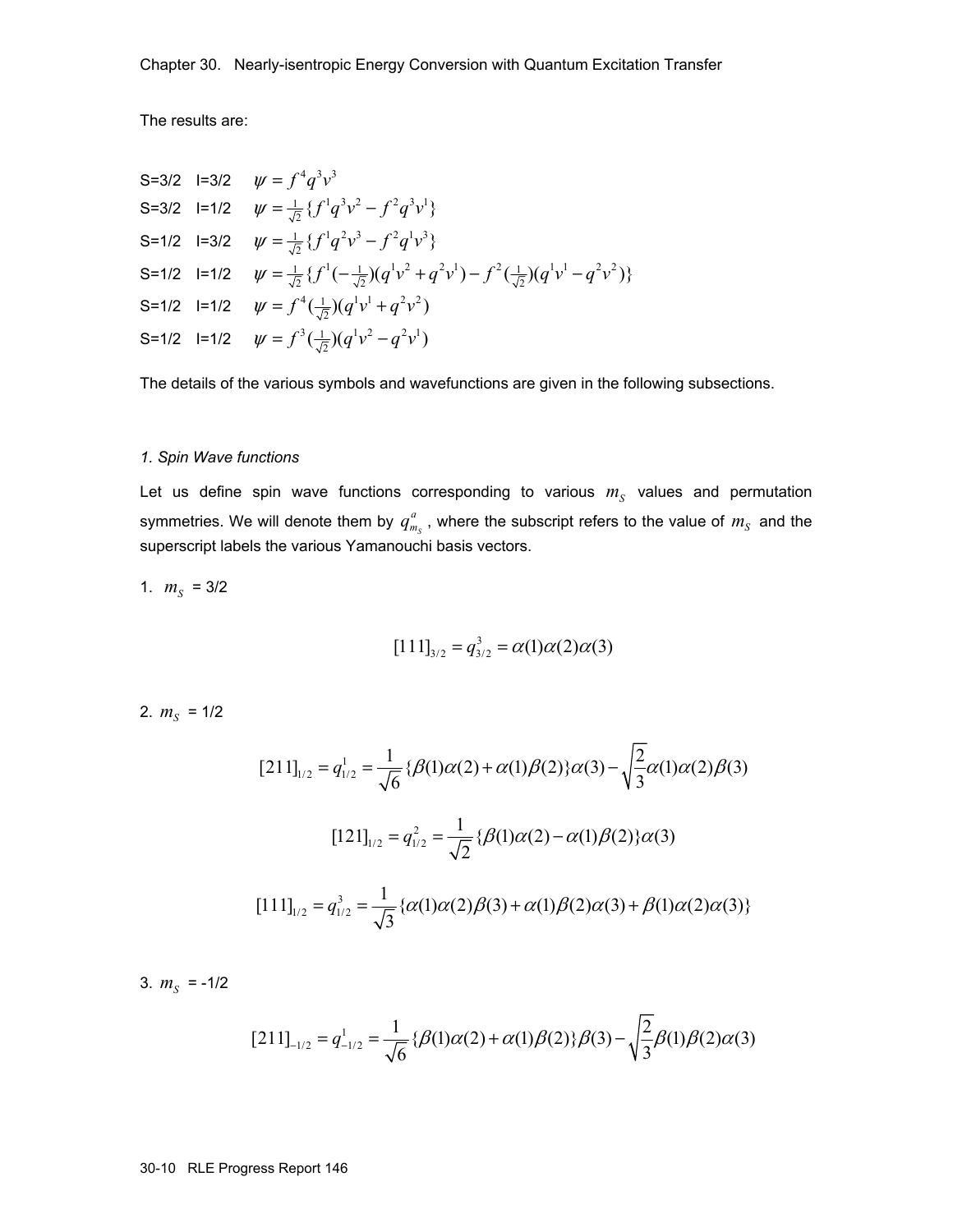$$
[121]_{-1/2} = q_{-1/2}^2 = \frac{1}{\sqrt{2}} \{ \beta(1)\alpha(2) - \alpha(1)\beta(2) \} \beta(3)
$$

$$
[111]_{-1/2} = q_{1/2}^3 = \frac{1}{\sqrt{3}} \{ \alpha(1)\beta(2)\beta(3) + \beta(1)\alpha(2)\beta(3) + \beta(1)\beta(2)\alpha(3) \}
$$

4.  $m_S = -3/2$ 

$$
[111]_{-3/2} = q_{-3/2}^3 = \beta(1)\beta(2)\beta(3)
$$

#### *2. Isospin Wave functions*

In a completely analogous way to the spin wave functions, we can define isospin wave functions with the *q* 's replaced by the *v* 's.

#### *3. Space Wave functions*

$$
[111]_R = f^3 = f(123) + f(132) + f(213) + f(321) + f(231) + f(312)
$$
  
\n
$$
[211]_R = f_1^1 = f(123) + f(213) - 1/2f(132) - 1/2f(321) - 1/2f(231) - 1/2f(312)
$$
  
\n
$$
[121]_R = f_1^2 = \frac{\sqrt{3}}{2} \{f(132) - f(321) - f(231) + f(312)\}
$$

Or we can use the other pair

$$
[211]_R = f_2^1 = \frac{\sqrt{3}}{2} \{f(132) - f(321) + f(231) - f(312)\}
$$

 $\overline{\phantom{0}}$ 

$$
[121]_R = f_2^2 = f(123) - f(213) + 1/2f(132) + 1/2f(321) - 1/2f(231) - 1/2f(312)
$$

and

$$
[321]_R = f^4 = f(123) + f(231) + f(312) - f(132) - f(321) - f(213)
$$

Please note that these pairs can turn out to be linearly dependent if the functions have certain symmetries. Hence they are not normalized.

### **Ground State Matrix Elements**

However, these wavefunctions are not well-suited for calculating matrix elements. It is better to use wavefunctions that are explicitly symmetric or antisymmetric in the coordinates (spin and isospin only) of the last two particles. This makes evaluation of the matrix elements easy because the nuclear force is explicitly symmetric under the exchange of spin (or isospin) of two particles. This would mean that states with the same permutation symmetry couple to states with the same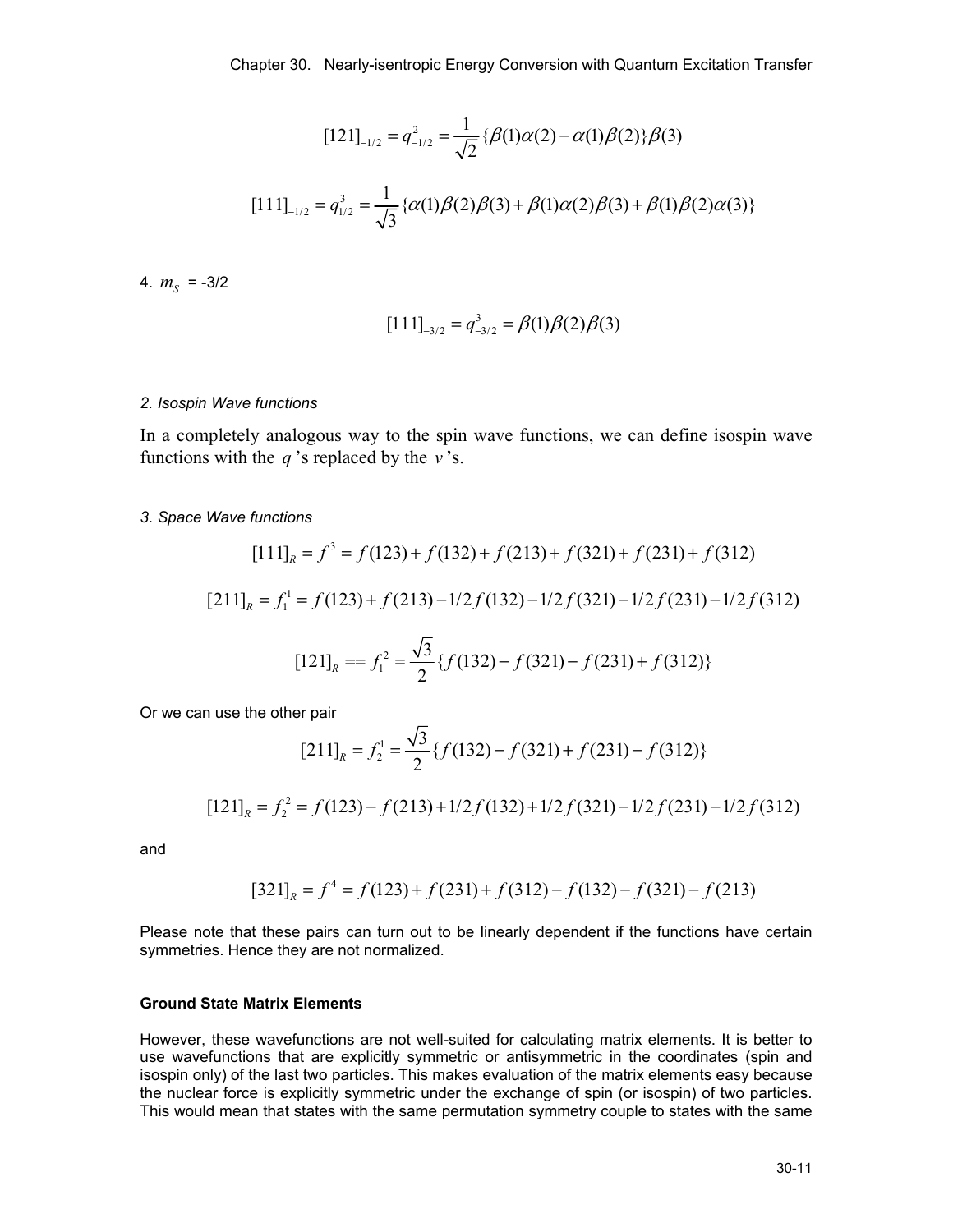permutation symmetry. This simplifies matters signifcantly. Please note that these are not new wavefunctions. They are the old ones, except that we choose certain linear combinations to make sure that they are symmetric or antisymmetric in the last two particles.

We have been examining the Hamada-Johnston potential to calculate the matrix elements for the Deuteron,  $3$  He,  $3$  H, and  $4$  He. The Hamada Johnston potential between nucleon 1 and nucleon 2 can be written in the form

$$
V = V_C + V_T S_{12} + V_{LS} L.S + V_{LL} L_{12}
$$
\n(1)

where

$$
V_C = \frac{1}{\tau_1} \frac{1}{\tau_2}
$$
  
\n
$$
V_T = \frac{1}{\tau_1} \frac{1}{\tau_2} y_T(r_{12})
$$
  
\n
$$
V_{LS} = y_{LS}(r_{12})
$$
  
\n
$$
V_{LL} = y_{LL}(r_{12})
$$
  
\n
$$
S_{12} = 3(\frac{1}{\sigma_1} \frac{1}{\sigma_2})(\frac{1}{\sigma_2} \frac{1}{\sigma_1}) - \frac{1}{\sigma_1} \frac{1}{\sigma_2}
$$
  
\n
$$
L_{12} = (\frac{1}{\sigma_1} \frac{1}{\sigma_2}) \frac{1}{\tau_2} - \frac{1}{2} \{\frac{1}{\sigma_1} \frac{1}{\tau_2} \frac{1}{\tau_2} + \frac{1}{\sigma_2} \frac{1}{\tau_2} \frac{1}{\tau_2} \frac{1}{\tau_2} \}
$$

For now we are only considering diagonal matrix elements, from where we expect the maximum contribution. The off-diagonal ones will be considered later on.

#### **Two-Particle Matrix Elements**

Before we begin evaluating the matrix elements for the various nuclei, let us calculate the twobody matrix elements for the nuclear force. They will be very useful in calculating the two, three and four-body matrix elements. Since we are, in this chapter, concerned with the ground state, we expect the spatial part of the wavefunction to be completely symmetric (since we are dealing with low-mass nuclei). The wavefunction for the 2-body case then looks like

$$
\Psi = \left\{ f(r_1, r_2) + f(r_2, r_1) \right\} \left\{ \frac{1}{\sqrt{2}} (\uparrow \downarrow + \downarrow \uparrow) \right\} \left\{ \frac{1}{\sqrt{2}} (\uparrow \downarrow + \downarrow \uparrow) \right\}
$$

Now let us consider different parts of the nuclear force. We will call  $\frac{1}{2}\{\bm{\dot{\sigma}}_1.L\bm{\dot{\sigma}}_2.L+\bm{\dot{\sigma}}_2.L\bm{\dot{\sigma}}_1.L\}$  $\frac{r}{2}$ ,  $\frac{1}{2}$   $\frac{r}{2}$ ,  $\frac{1}{2}$  +  $\frac{r}{2}$ ,  $\frac{1}{2}$   $\frac{r}{2}$ ,  $\frac{1}{2}$  as  $\sigma$ .*L*. The diagonal matrix elements can be written as

$$
\langle \text{triplet} | \frac{\partial^2 f}{\partial \mathcal{B}} | \text{triplet} \rangle = -1
$$
  

$$
\langle \text{singlet} | \frac{\partial^2 f}{\partial \mathcal{B}} | \text{singlet} \rangle = -3
$$

$$
\langle \uparrow \uparrow | (\stackrel{\Gamma}{\sigma_1} \mathbf{g} \cdot) (\stackrel{\Gamma}{\sigma_2} \mathbf{g} \cdot) | \uparrow \uparrow \rangle = z^2
$$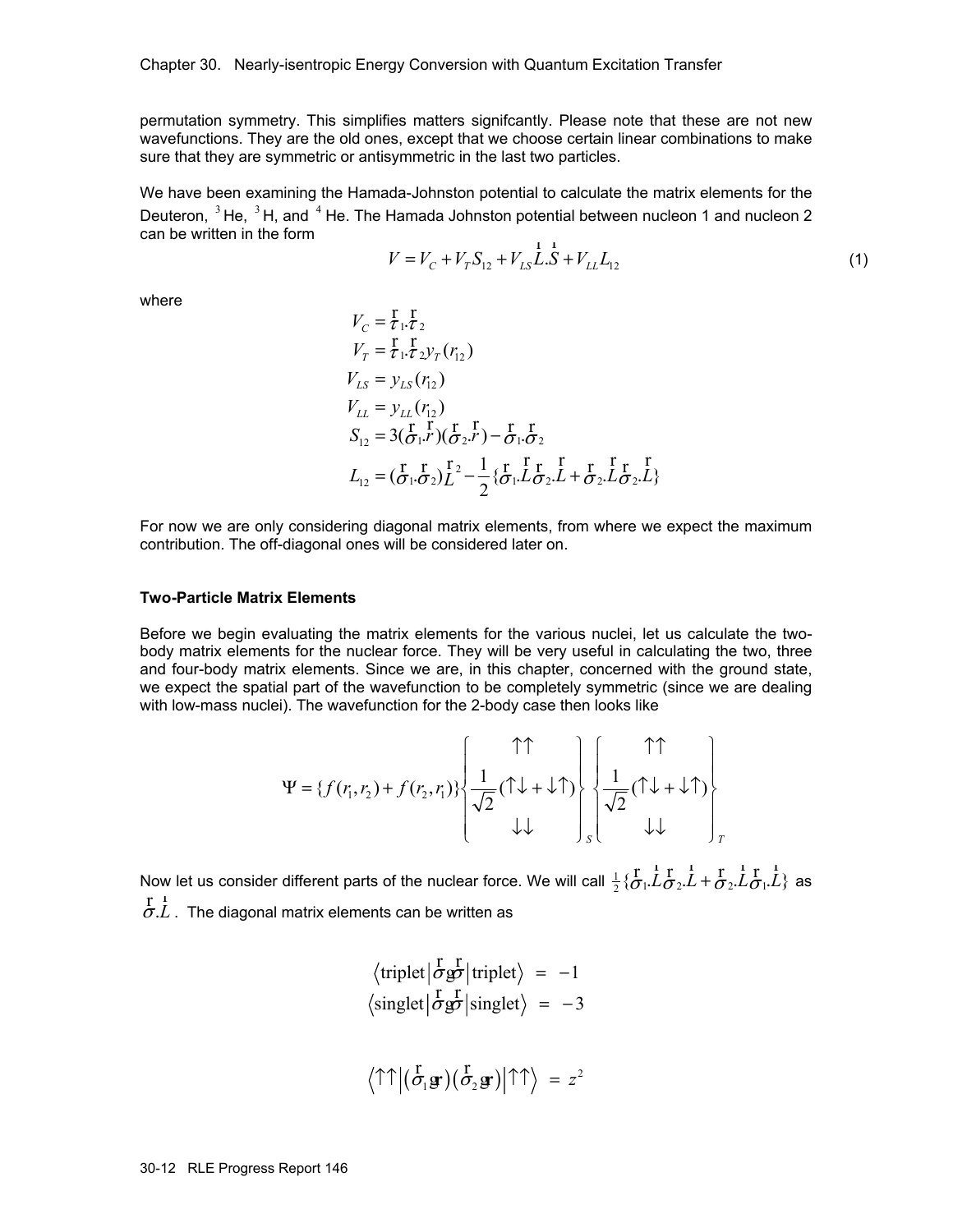$$
\left\langle \frac{\hat{T} \hat{\psi} - \hat{\psi} \hat{T}}{\sqrt{2}} \middle| (\vec{\sigma}_1 \mathbf{g} \hat{T}) (\vec{\sigma}_2 \mathbf{g} \hat{T}) \middle| \frac{\hat{T} \hat{\psi} - \hat{\psi} \hat{T}}{\sqrt{2}} \right\rangle = x^2 + y^2 - z^2
$$

$$
\left\langle \hat{\psi} \hat{\psi} \middle| (\vec{\sigma}_1 \mathbf{g} \hat{T}) (\vec{\sigma}_2 \mathbf{g} \hat{T}) \middle| \hat{\psi} \hat{\psi} \right\rangle = z^2
$$

$$
\left\langle \frac{\hat{T} \hat{\psi} + \hat{\psi} \hat{T}}{\sqrt{2}} \middle| (\vec{\sigma}_1 \mathbf{g} \hat{T}) (\vec{\sigma}_2 \mathbf{g} \hat{T}) \middle| \frac{\hat{T} \hat{\psi} + \hat{\psi} \hat{T}}{\sqrt{2}} \right\rangle = -x^2 - y^2 - z^2
$$

$$
\langle \uparrow \uparrow | \mathbf{L} \mathbf{S} | \uparrow \uparrow \rangle = 2L_z
$$

$$
\langle \frac{\uparrow \downarrow + \uparrow \uparrow}{\sqrt{2}} | \mathbf{L} \mathbf{S} | \frac{\uparrow \downarrow + \uparrow \uparrow}{\sqrt{2}} \rangle = 0
$$

$$
\langle \downarrow \downarrow | \mathbf{L} \mathbf{S} | \downarrow \downarrow \rangle = -2L_z
$$

$$
\langle \frac{\uparrow \downarrow - \uparrow \uparrow}{\sqrt{2}} | \mathbf{L} \mathbf{S} | \frac{\uparrow \downarrow - \uparrow \uparrow}{\sqrt{2}} \rangle = 0
$$

$$
\langle \uparrow \uparrow | \vec{\sigma} \mathbf{g} \mathbf{L} | \uparrow \uparrow \rangle = L_z^2
$$
  

$$
\langle \frac{\uparrow \downarrow + \uparrow \uparrow}{\sqrt{2}} | \vec{\sigma} \mathbf{g} \mathbf{L} | \frac{\uparrow \downarrow + \uparrow \uparrow}{\sqrt{2}} \rangle = L_x^2 + L_y^2 - L_z^2
$$
  

$$
\langle \downarrow \downarrow | \vec{\sigma} \mathbf{g} \mathbf{L} | \downarrow \downarrow \rangle = L_z^2
$$
  

$$
\langle \frac{\uparrow \downarrow - \uparrow \uparrow}{\sqrt{2}} | \vec{\sigma} \mathbf{g} \mathbf{L} | \frac{\uparrow \downarrow - \uparrow \uparrow}{\sqrt{2}} \rangle = -L_x^2 - L_y^2 - L_z^2
$$

Now that we have the two-body matrix elements in this form, we can explicitly write the matrix elements for the deuteron,  $3$  He,  $3$  H, and  $4$  He.

## **Deuteron Matrix Elements**

The deuteron ground state is spatially symmetric,  $S = 1$  and  $T = 0$ . We may write

$$
\langle \Psi | V_C | \Psi \rangle = -3 \int \psi^* (\mathbf{r}_1, \mathbf{r}_2) y_C (\mathbf{r}_{12}) \psi (\mathbf{r}_1, \mathbf{r}_2)
$$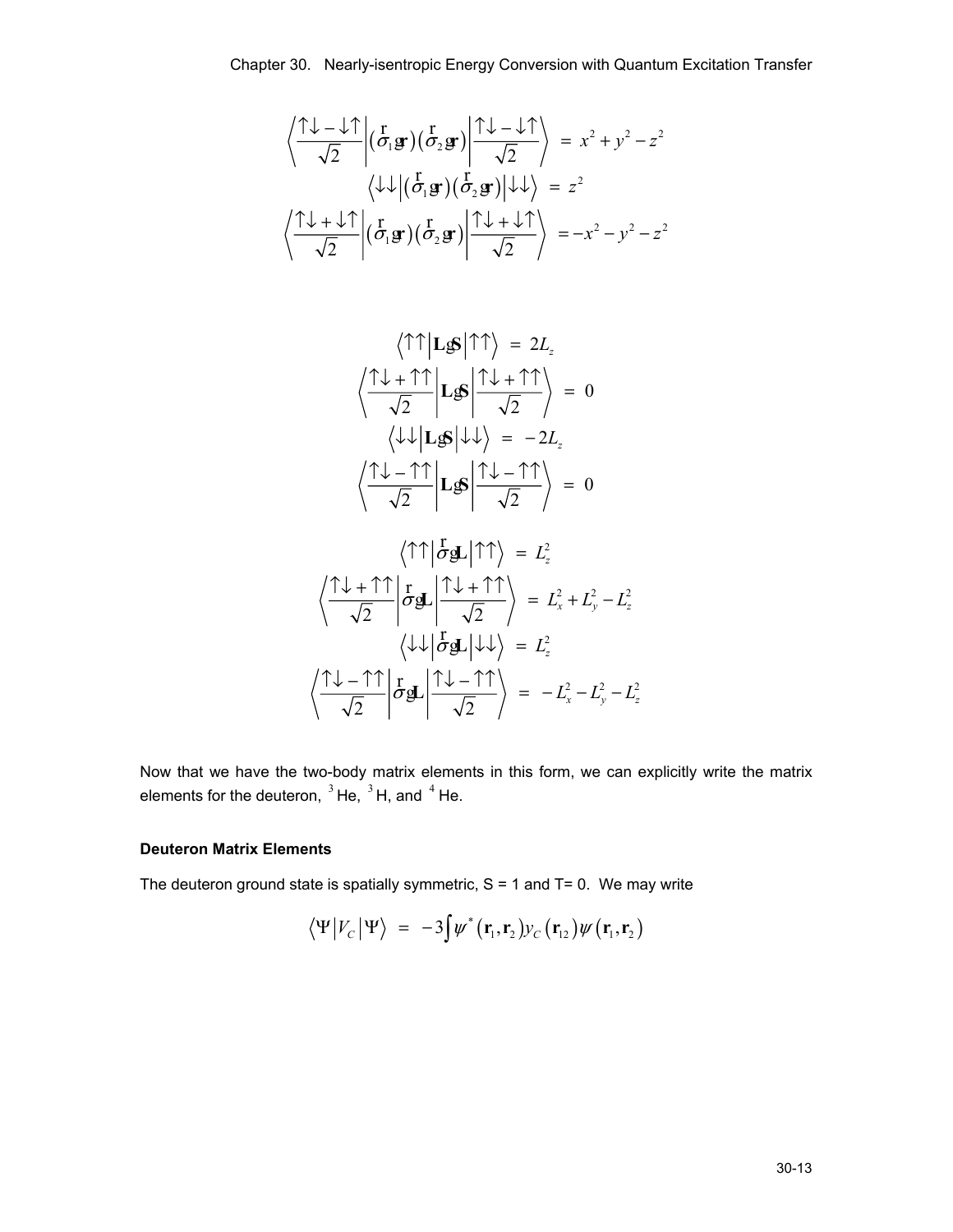$$
\langle \Psi | V_r | \Psi \rangle = 3 \int \psi^* (\mathbf{r}_1, \mathbf{r}_2) y_r (\mathbf{r}_{12}) \psi (\mathbf{r}_1, \mathbf{r}_2) - 9 \int \int \psi^* (\mathbf{r}_1, \mathbf{r}_2) y_r (\mathbf{r}_{12}) \left[ x^2 + y^2 - z^2 \right] \psi (\mathbf{r}_1, \mathbf{r}_2)
$$
  

$$
\langle \Psi | V_{LS} | \Psi \rangle = \int \psi^* (\mathbf{r}_1, \mathbf{r}_2) y_{LS} (\mathbf{r}_{12}) \left[ \begin{array}{c} 2L_z \\ 0 \\ -2L_z \end{array} \right] \psi (\mathbf{r}_1, \mathbf{r}_2)
$$

$$
\langle \Psi | V_{LL} | \Psi \rangle = \int \psi^* (\mathbf{r}_1, \mathbf{r}_2) y_{LL} (\mathbf{r}_{12}) \psi (\mathbf{r}_1, \mathbf{r}_2) - \int \psi^* (\mathbf{r}_1, \mathbf{r}_2) y_{LL} (\mathbf{r}_{12}) \left[ L_x^2 + L_y^2 - L_z^2 \right] \psi (\mathbf{r}_1, \mathbf{r}_2)
$$

where

$$
\psi(\mathbf{r}_1,\mathbf{r}_2)=f(\mathbf{r}_1,\mathbf{r}_2)+f(\mathbf{r}_2,\mathbf{r}_1)
$$

#### **Triton Matrix Elements**

We first need to write down the  ${}^{3}He$  wavefunction using two-particle CFPs. We will write out the wavefunctions so that each spin, isospin part is either completely symmetric or completely antisymmetric in the last two particles. This makes calculations of the matrix elements easier.  $3$   $He$  ground state is again spatially symmetric and has S = 1/2 and T = 1/2.

$$
\Psi = \psi_3([111], R) \frac{\phi_3([12]1)\Gamma_3(\{12\}1) + \phi_3(\{12\}1)\Gamma_3([12]1)}{\sqrt{2}}
$$

where

$$
\phi_3([12]1) = \phi_3(\sigma^1, S'' = 1/2; \sigma_2 = 1/2, \sigma_3 = 1/2, S_2 = 1; S = 1/2, M_S)
$$
  

$$
\phi_3(\{12\}1) = \phi_3(\sigma^1, S'' = 1/2; \sigma_2 = 1/2, \sigma_3 = 1/2, S_2 = 0; S = 1/2, M_S)
$$

More explicitly, in the  $\phi_3([12]1)$  we couple particles 2 and 3 to form S = 1. Then couple particle particle to this S = 1 to get a S = 1/2 state. (Exactly the same holds for  $\Gamma$ .) The convention used is that  $\phi_3([12]_1)$  is symmetric and  $\phi_3([12]_1)$  is antisymmetric in the last two particles. Exactly the same conventions apply to  $\Gamma$  as well.

We obtain for the matrix elements the following results:

$$
\frac{1}{3}\langle\Psi|V_C|\Psi\rangle = -3\int\psi^* (\mathbf{r}_1,\mathbf{r}_2,\mathbf{r}_3) y_C(\mathbf{r}_{12}) \psi(\mathbf{r}_1,\mathbf{r}_2,\mathbf{r}_3)
$$